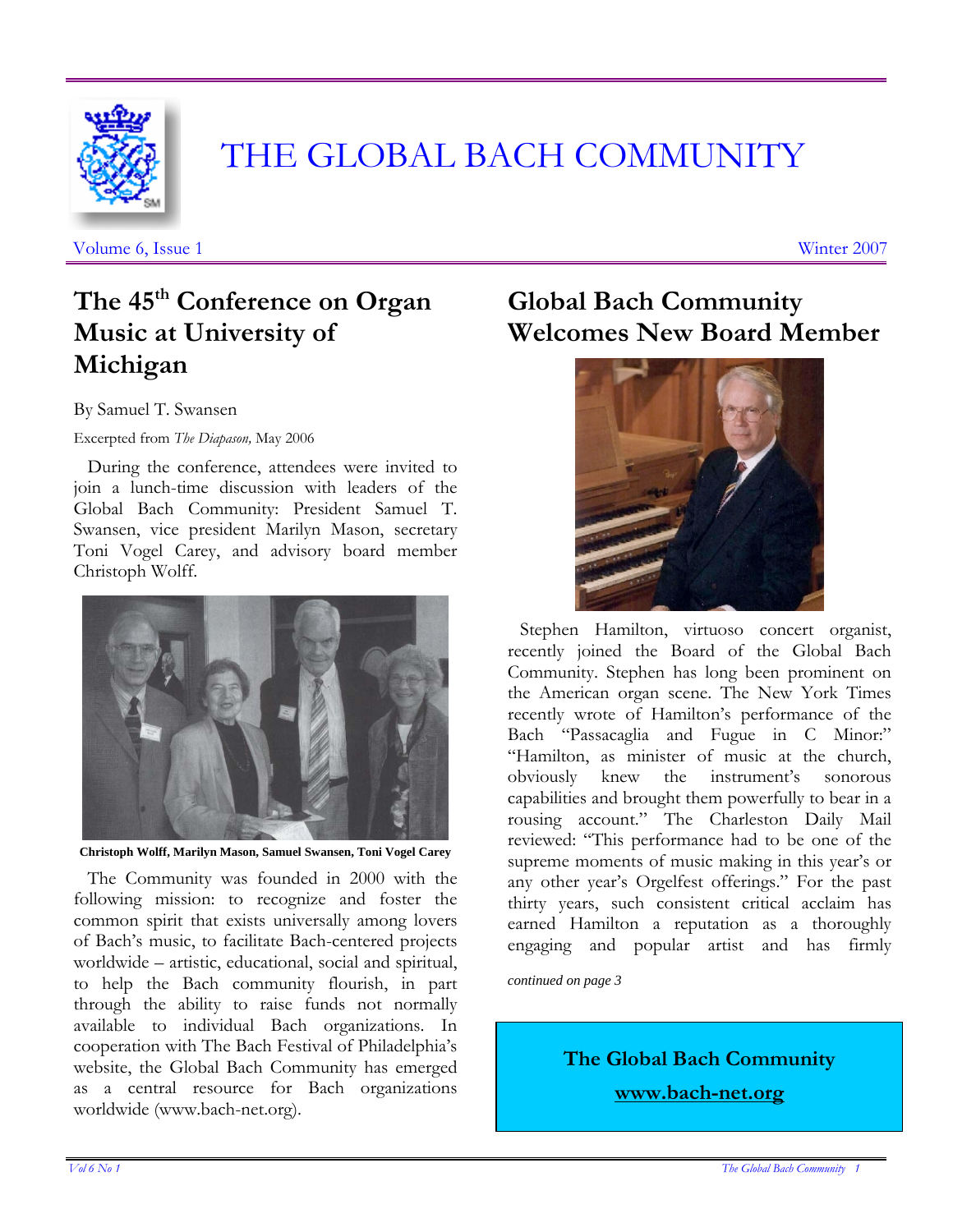### **Bach Anniversaries and Celebrations**

#### By Samuel T. Swansen

 This is a year of significant anniversaries immediately past and soon to come. During 2006 our member, the Boulder (CO) Bach Festival has celebrated its  $25<sup>th</sup>$  anniversary. This year marked the start of a new Artistic Director, Lawrence Golan, upon the retirement after 13 years of Robert Spillman from the post. In addition, the Festival has a new Executive Director, Carol Bartel, since your reporter last looked in on the Festival in 2001.

Last Fall, on October 14<sup>th</sup>, The Bach Festival of Philadelphia marked the  $30<sup>th</sup>$  Anniversary of its founding by Michael Korn who had previously traveled to Bethlehem, Pennsylvania and come away with the determination to found a festival like that celebrated in Bethlehem each year. The anniversary concerts included some of the same works, the Philadelphia Singers (also founded by Michael Korn) and some of the original orchestral players from the Concerto Soloists of Philadelphia (now the Chamber Orchestra of Philadelphia with Ignatz Solzhenitsyn its Artistic Director). The memorial festival was under the direction of Jonathan Sternberg, Artistic Director of the Festival. Executive Director Dr. Guido Houben is the Executive Director who is planning for an international collaborative, Bach Festival Week from March 16-25, 2007, including some 25 events.

 This year will also mark two further American Bach anniversaries. One grows out of the determination of members of the Riemenschneider Family, also inspired by the Bach Festival in Bethlehem, who founded a similar festival in the Cleveland area 75 years ago in the form of the Riemenschneider Bach Institute at Baldwin-Wallace College. This Festival was directed for many years by Global Bach Community Board Member Elinore Barber. The Bach Choir of Bethlehem will join with the Institute's Chorus on April 29, 2007 for a celebratory concert at Severance Hall in Cleveland. Then on the second and third weekends in May, the same Bach Choir, the oldest Bach organization in the United States, founded in 1898, will celebrate its  $100<sup>th</sup>$  annual festival which promises to offer several memorable events.

# **From The American Bach Society**

 In recent years, the American Bach Society has published five books with in-depth studies of Bach and Baroque Era topics being debated in the scholarly community.



 Book Number 6 represents half (to be continued in Book 7) of the writings about Bach's concerted ensemble music. Of particular interest is the article "The B-Minor Flute Suite Deconstructed: New Light on Bach's Ouverture BWV 1067" by Joshua Rifkin, which speculates about the instrumental origins of various pieces, such as Bach's concerto for flute BWV 1067. Since Bach often transcribed and adapted earlier works often written for different instruments, it is instructive to find manuscripts of the transcriptions/transpositions with the title, clef, time signatures and, most significantly, key signature in the Master's hand at the top of the page. Then a copyist would take it from there. A frequent occurrence, apparently, were mistakes in handling accidentals in the original in the process of transposing it, with signs that Bach generally proofread and corrected the copyist's work.

> Letters to the Editor are Welcome. Please address them to:

> The Global Bach Community 660 Sentry Parkway Suite 200 Blue Bell, PA 19422 **info@bach-net.org**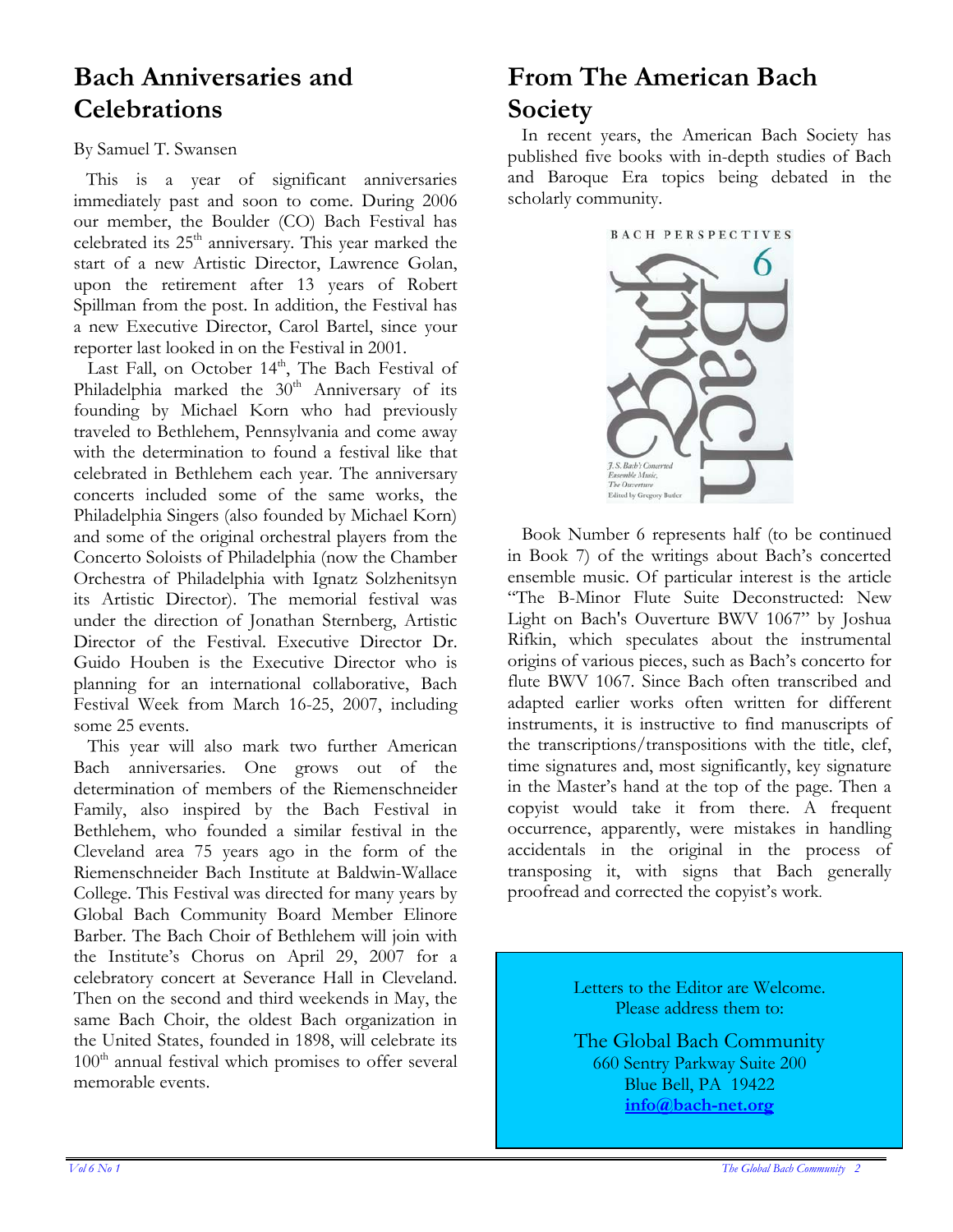# **Met Yields to Donor, Canceling Sculpture Sale of "Silent Music II, Homage to Bach"**

By Michael Kimmelman

From *The New York Times,* Saturday, January 14, 2006

 Acceding to a request from an angry donor, the Metropolitan Museum of Art yesterday canceled plans to sell a large steel sculpture by the Spanish artist Eduardo Chillida – the only work in its collection by that artist.

 The work, "Silent Music II" (1983), a seven-footlong table-like abstraction with moon-shaped and toothy cutouts, had been scheduled to be auctioned by Sotheby's in London on Feb. 9, 2006.



*"Silent Music II" (1983) by Eduardo Chillida was to be sold.* 

 "I'm still appalled," he said, adding: "Yes, I'm relieved. But I told her they now have six years before they can legally dump it, by which time they will thank me for having kept them from letting it go now."

 Chillida (1924-2002) was one of the more admired European sculptors of the mid-20th-century and a hero in his native Basque region in Spain. Building on the legacy of ironworks by Picasso and Julio González, he devised weighty, blocky abstractions made of complex interlocking shapes, often knotted or spiky, the rhythm of their forms offsetting their mass.

 The Met's "Silent Music II" is subtitled "Homage to J.S. Bach." Chillida has been quoted as saying that he wished to convey "the might of his music and its ability to spread throughout time and space."

 Of the Chillida, Mr. Ribelin said: "This was the finest example of forged iron work by him in any museum in the United States. If it were a second-rate

artist, then fine. That's normal for museums to sell off second-rate stuff. But who do they think they're kidding?"

#### **GBC Welcomes New Board Member…**

*(continued from page 1)*

established his reputation as a leading and much sought-after personality.

 Stephen Hamilton is Minister of Music at the historic Church of the Holy Trinity (Episcopal), in New York City, where he conducts the semiprofessional Holy Trinity Choir and is Artistic Director of Music at Holy Trinity, the church's subscription concert series. The New York Times acknowledges that Hamilton's concert series "is an important venue for week-end presentations." Highlights of Hamilton's career include the premiere performance of Kenton Coe's "Concerto for Organ, Strings and Percussion" in France, a performance with the Detroit Symphony with conductor David Zinman, and appearances with numerous regional orchestras. Hamilton has been heard in hundreds of solo recitals and on the nationally broadcast radio program Pipe Dreams as well as WETS-FM's Pipes, Pedals and Pistons. His compact disc release of Marcel Dupré's "Le Chemin de la Croix" met with exceptional reviews from a number of magazines and trade journals including The American Organist and The American Record Guide.

 In addition to his duties at the Church of the Holy Trinity, Dr. Hamilton is a member of the artist faculties at Hunter, Mannes and Queens Colleges. Dr. Hamilton is in demand as a clinician for master classes and workshops, frequently lecturing on issues related to church music as well as organ teaching, playing and interpretation. He presented classes on various aspects of church music at the University of the South in the summer of 2001 and has presented church music repertoire classes for the 2002, 2004 and 2006 National Conventions of the American Guild of Organists in Philadelphia, Los Angeles and Chicago.

 Hamilton was Dean of the New York City Chapter of the American Guild of Organists from 1998- 2004, is President of the Alain Association in America and is the program chairman of the Region II AGO convention scheduled in New York City for July of 2007. He brings to the GBC a wealth of background and ideas.